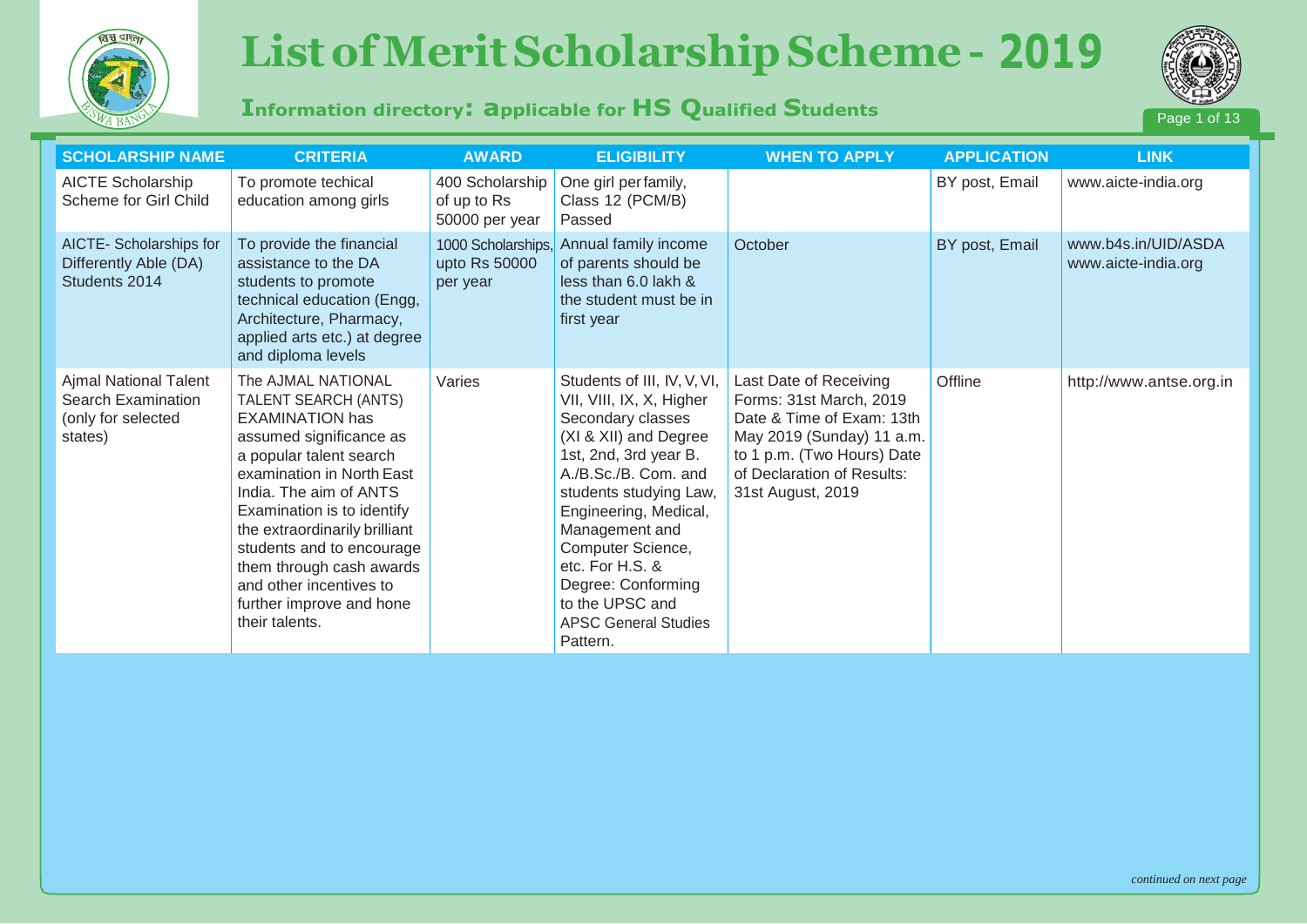### *List of Merit Scholarship Scheme - 2019 (Information directory: Applicable for HS Qualified Students)* Page 2 of 13

| <b>SCHOLARSHIP NAME</b>                            | <b>CRITERIA</b>                                                                                                                                                                                                                                                                                                                                                                                                       | <b>AWARD</b>        | <b>ELIGIBILITY</b>                                                                                                                                                                                                                                                       | <b>WHEN TO APPLY</b>                                               | <b>APPLICATION</b> | <b>LINK</b>                      |
|----------------------------------------------------|-----------------------------------------------------------------------------------------------------------------------------------------------------------------------------------------------------------------------------------------------------------------------------------------------------------------------------------------------------------------------------------------------------------------------|---------------------|--------------------------------------------------------------------------------------------------------------------------------------------------------------------------------------------------------------------------------------------------------------------------|--------------------------------------------------------------------|--------------------|----------------------------------|
| Atul Maheshwari<br>Scholarship                     | The Amar Ujala Foundation<br>has started this<br>scholarship scheme in the<br>memory of late Mr. Atul<br>Maheshwari Ji (Founder<br>of Amar Ujala). The<br>association offers the total<br>36 scholarship to the top<br>candidates, who have an<br>ability to qualify the high<br>competitive exam. There<br>are 18 scholarship for High<br>School Level students and<br>18 to for the Intermediate<br>level students. | 30,000 to<br>50,000 | 10th/12th class<br>appearing students<br>are eligible for this<br>scheme. Students<br>should have 60%<br>Marks in his last class<br>for 9th to 12th class<br>students from state<br>education board. His<br>family annual income<br>should be below from<br>Rs 1.5 Lakh. | The last date to apply<br>for this scheme is 7th<br>September 2017 | Online             | www.foundation.<br>amarujala.com |
| <b>Avasar Post Matric</b><br>Scholarship for girls | To provide opportunities<br>to talented & meritorious<br>underprivileged girls<br>through scholarships,<br>education counselling,<br>coaching, training and<br>mentoring programs-all of<br>which support their overall<br>personality development,<br>thereby preparing them for<br>quick gainful employment<br>and workplace success.                                                                               | Varies              | Girl students who<br>secured 80% marks in<br>9th grade can apply                                                                                                                                                                                                         | 31st December                                                      | Online             | http://www.avasar.ngo            |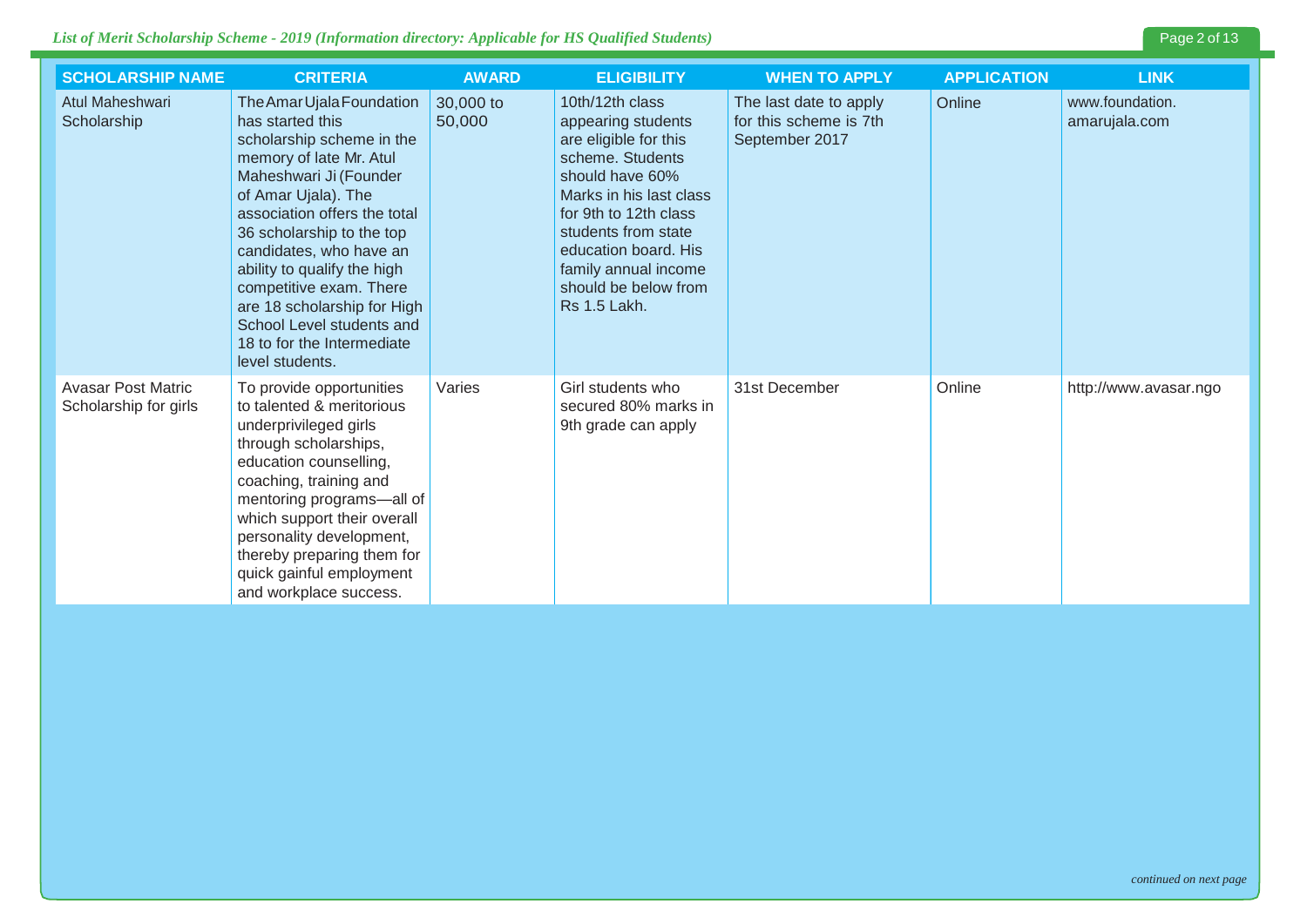### *List of Merit Scholarship Scheme - 2019 (Information directory: Applicable for HS Qualified Students)* Page 3 of 13

| <b>SCHOLARSHIP NAME</b>                                          | <b>CRITERIA</b>                                                                                                                                                                                                                                                                                                                                                                                                                                                                                                                                                             | <b>AWARD</b> | <b>ELIGIBILITY</b>                                                                                                                                                                    | <b>WHEN TO APPLY</b>                                                                                                                               | <b>APPLICATION</b>                                                                                                                                                                                                                                                            | <b>LINK</b>                                  |
|------------------------------------------------------------------|-----------------------------------------------------------------------------------------------------------------------------------------------------------------------------------------------------------------------------------------------------------------------------------------------------------------------------------------------------------------------------------------------------------------------------------------------------------------------------------------------------------------------------------------------------------------------------|--------------|---------------------------------------------------------------------------------------------------------------------------------------------------------------------------------------|----------------------------------------------------------------------------------------------------------------------------------------------------|-------------------------------------------------------------------------------------------------------------------------------------------------------------------------------------------------------------------------------------------------------------------------------|----------------------------------------------|
| <b>Babulal Nagarmal</b><br>Satnalika Foundataion<br>Scholarships | <b>Babulal Nagarmal</b><br>Satnalika Foundation<br>is a non-governmental<br>organization aiming to<br>promote education and<br>learning among the<br>underprivileged children<br>of our society. The<br>foundation works for the<br>children welfare and their<br>progress by providing them<br>monetary assistance on<br>monthly basis so that they<br>are not deprived of the<br>best and basic necessities<br>of today's world i.e. 'The<br>Education'.                                                                                                                  | Varies       | a) Students until std XII<br>b) Percentage greater<br>than 80% in the last<br>examination<br>c) Annual Income less<br>than 60000 per annum                                            | Last Date of Apply: 31st<br>Dec'18                                                                                                                 | Online/Offline                                                                                                                                                                                                                                                                | http://www.<br>bnsatnalikafoundation.<br>org |
| <b>Bharat Petroleum</b><br>Scholarships                          | Indian citizen, holding a<br>degree from a recognised<br>university and residing<br>in India at the time of<br>application, and who<br>have secured at least<br>65% in Arts and 70% in<br>Engineering, Science or<br>Commerce at the Graduate<br>level. The applicant should<br>be below 25 years as<br>on first of September.<br>Students with confirmed<br>admission to any full time,<br>two years Post Graduate<br>Degree Course (in any<br>field of education other<br>than fine arts), at any<br>recognised University/<br>Institute of repute in India<br>or abroad. |              | Secured at least 65%<br>in Arts and 70% in<br>Engineering, Science<br>or Commerce at the<br>Graduate level. The<br>applicant should be<br>below 25 years as on<br>first of September. | The official notification<br>is released much before<br>the normal academic<br>year in India and abroad<br>based institutions and<br>universities. | Online/Form can<br>be obtained from<br>the organization<br>by sending them<br>a request for<br>the application<br>form in a self<br>addressed<br>envelope affixed<br>with a stamp<br>of appropriate<br>value before<br>the last date for<br>obtaining the<br>application form | bharatpetroleum.com                          |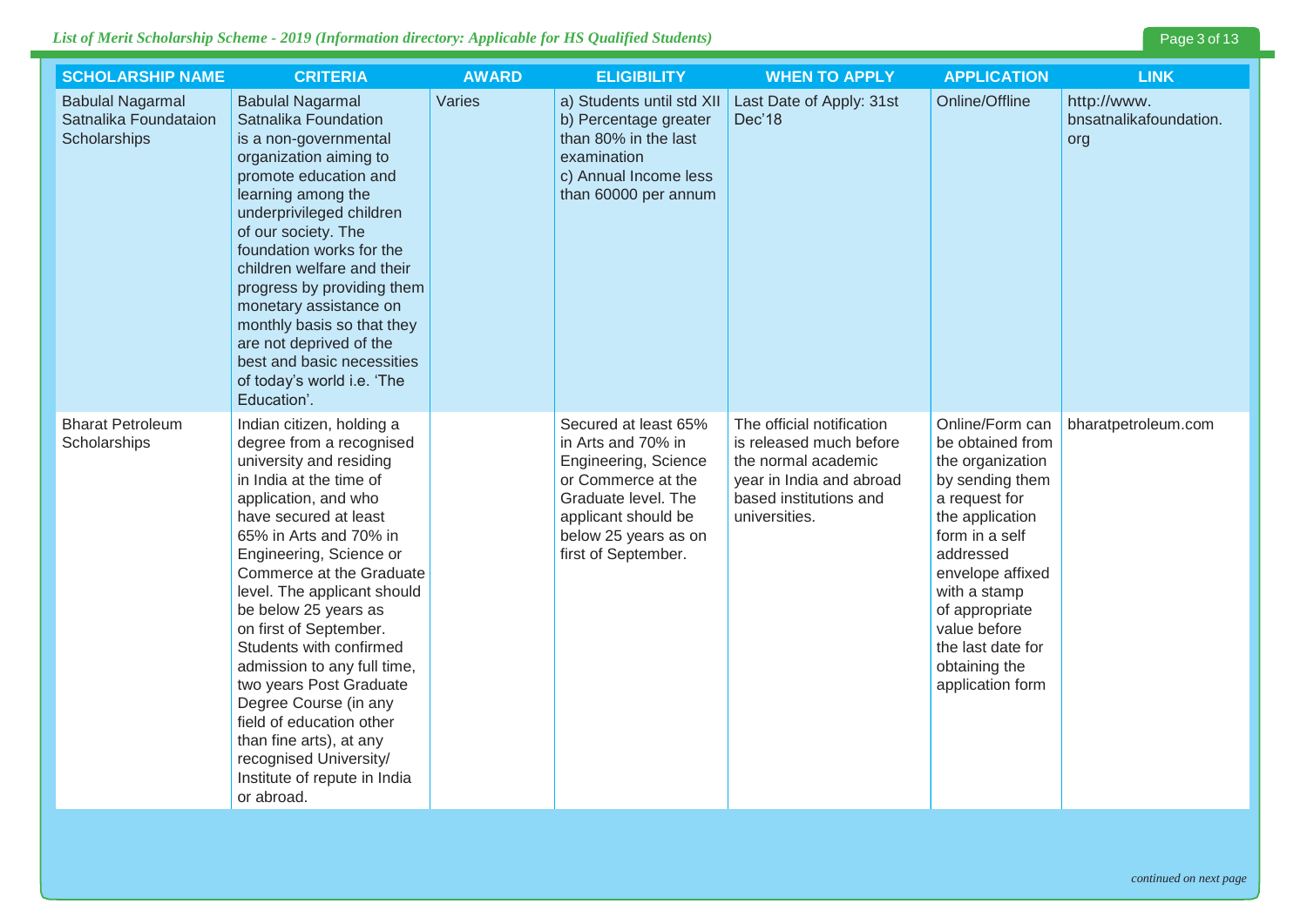| <b>SCHOLARSHIP NAME</b>                                                                                           | <b>CRITERIA</b>                                                                                                                                                                       | <b>AWARD</b>                                                                                                             | <b>ELIGIBILITY</b>                                                                                                             | <b>WHEN TO APPLY</b>                                                                                                                                                                                  | <b>APPLICATION</b>                                                                                                                                                                             | <b>LINK</b>                      |
|-------------------------------------------------------------------------------------------------------------------|---------------------------------------------------------------------------------------------------------------------------------------------------------------------------------------|--------------------------------------------------------------------------------------------------------------------------|--------------------------------------------------------------------------------------------------------------------------------|-------------------------------------------------------------------------------------------------------------------------------------------------------------------------------------------------------|------------------------------------------------------------------------------------------------------------------------------------------------------------------------------------------------|----------------------------------|
| <b>CBSE Single Girl</b><br>Child Scholarship for<br>Class 10 passed only<br>single girl child of their<br>parents |                                                                                                                                                                                       | <b>Rs 500 per</b><br>month for<br>2 years                                                                                |                                                                                                                                | Last date for the<br>submission of Application<br>Form: October 2019                                                                                                                                  | Online                                                                                                                                                                                         | www.b4s.in/UID/<br><b>CMSSGC</b> |
| <b>Central Sector Sceme</b>                                                                                       | Scholarship for Class<br>12 passed students of<br>Science, Commerce &<br>Arts subjects. Total- 8400<br>Scolarships (50% for girls<br>and boys each)                                   | Graduation<br>cours: Rs<br>10,000 per<br>year for 3 years,<br>Master cours:<br>Rs 20,000 per<br>year for next<br>2 years |                                                                                                                                | <b>Application Start Date:</b><br>First week of July'18.<br>Last Date for Submission<br>of Application form: Last<br>Week of August'18                                                                | Online, post                                                                                                                                                                                   |                                  |
| <b>Chief Minister Relief</b><br><b>Fund Scholarship</b>                                                           | West Bengal Chief<br>Minister Relief Fund<br>providing scholarship<br>for economically weaker<br>students.                                                                            | Rs 10,000                                                                                                                | Candidate must have<br>score more than<br>60% marks in last<br>examination. Annual<br>family income not<br>exceed Rs 60,000/-. | There are no exact/fixed<br>date to apply for this<br>Scholarship.<br>Candidates are eligible to<br>apply at any time during<br>his/her current course.                                               | Online/<br>Downloaded<br>Application to be<br>send by Ordinary<br>Post/Dropbox to<br>the Address of -<br>Nabanna, 14th<br>Floor, 325 Sarat<br>Chatterjee Road,<br>Shibpur, Howrah-<br>711 102. | www.wbcmo.gov.in                 |
| 16th Nationwide<br>Education and<br>Scholarship Test<br>(NEST-Junior)                                             |                                                                                                                                                                                       | Up to Rs 50,000                                                                                                          |                                                                                                                                | Last Date for Submission of<br>Application form: 30th April,<br>2019 Date of Admit Card:<br>22nd July, 2019 Online<br>Exam Date: 29th July, 2019<br><b>NEST Junior Result: 5th</b><br>September, 2019 |                                                                                                                                                                                                | www.nest.net.in                  |
| FFE Scholarship                                                                                                   | The applicants should<br>have passed their Higher<br>Secondary/Pre-University/<br>Intermediate/CBSE/ISC or<br>equivalent board qualifying<br>examination not earlier<br>than in 2017. |                                                                                                                          | The applicants should<br>have scored not less<br>than 70% marks in the<br>qualifying examination.                              |                                                                                                                                                                                                       | Online                                                                                                                                                                                         | www.ffe.org                      |
| Foundation for<br><b>Excellence Scholarship</b>                                                                   |                                                                                                                                                                                       |                                                                                                                          | 1st year student of<br>Engg, MBBS                                                                                              | July                                                                                                                                                                                                  | Online, by post                                                                                                                                                                                | www.b4s.in/UID/FFES              |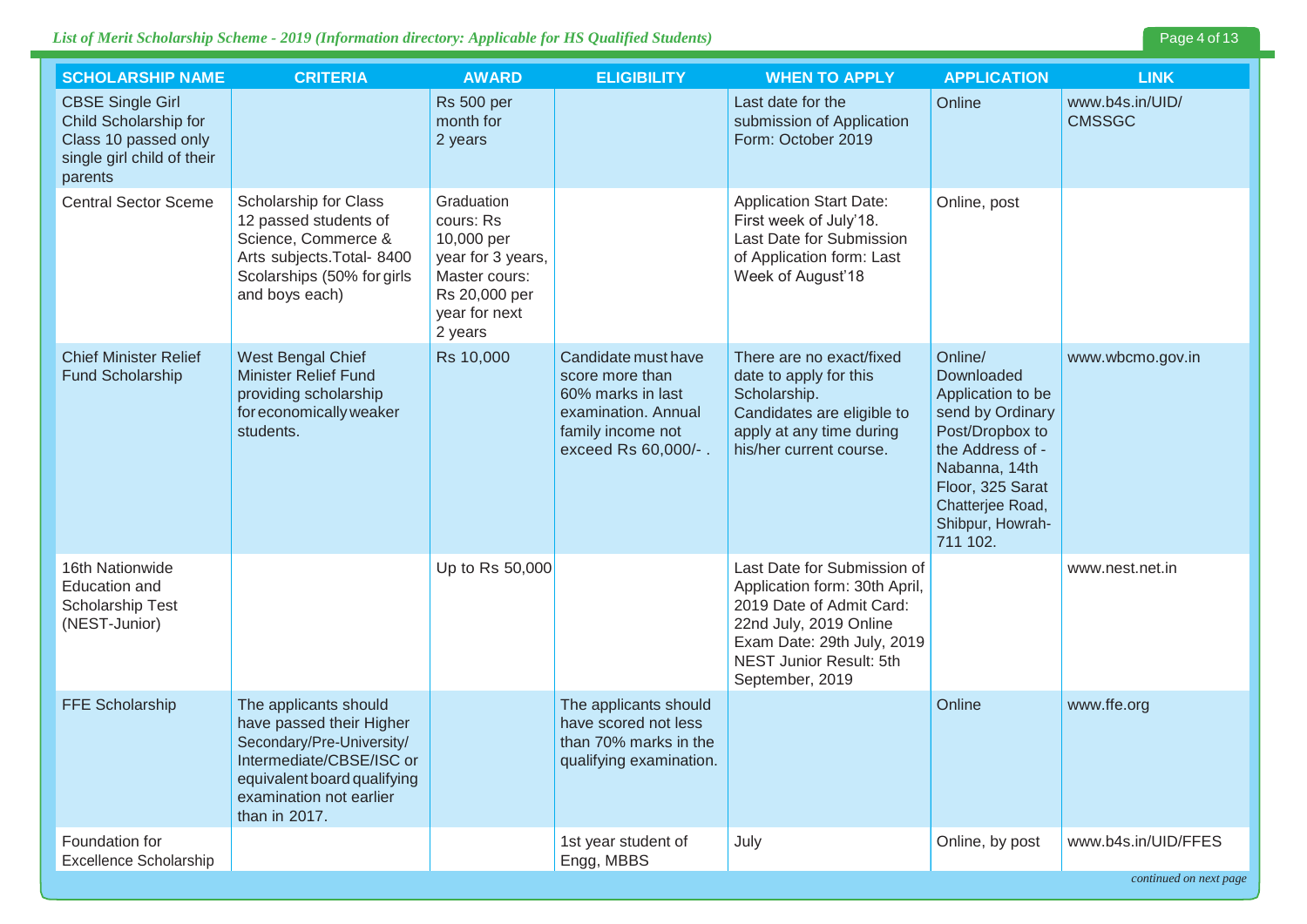### *List of Merit Scholarship Scheme - 2019 (Information directory: Applicable for HS Qualified Students)* Page 5 of 13

| <b>SCHOLARSHIP NAME</b>                              | <b>CRITERIA</b>                                                                                                                                                                                                                                                                                                                                                                                                                                                                                                                                                                                                                                                                                          | <b>AWARD</b>                                                                                                                                                                                                      | <b>ELIGIBILITY</b>                                                                                                                                                                               | <b>WHEN TO APPLY</b>                                                                                                                                                                         | <b>APPLICATION</b> | <b>LINK</b>                   |
|------------------------------------------------------|----------------------------------------------------------------------------------------------------------------------------------------------------------------------------------------------------------------------------------------------------------------------------------------------------------------------------------------------------------------------------------------------------------------------------------------------------------------------------------------------------------------------------------------------------------------------------------------------------------------------------------------------------------------------------------------------------------|-------------------------------------------------------------------------------------------------------------------------------------------------------------------------------------------------------------------|--------------------------------------------------------------------------------------------------------------------------------------------------------------------------------------------------|----------------------------------------------------------------------------------------------------------------------------------------------------------------------------------------------|--------------------|-------------------------------|
| G.P. Birla Educational<br><b>Scholarship Schemes</b> | G.P. Birla Educational<br>Foundation provide<br>scholarships to the<br>students who are recently<br>passed Higher Secondary<br>examination                                                                                                                                                                                                                                                                                                                                                                                                                                                                                                                                                               | Rs 50,000 per<br>year                                                                                                                                                                                             | 12th Passed, 80% +<br>marks in state board,<br>or must have secured<br>rank in top 15,0000 in<br>AIEE/JEE/AIPMT Cours<br>Science, Humanities,<br>Engineering,<br>Achitecture, Commerce<br>or Law | Last Date for Submission<br>of Application form: 15th<br><b>July, 2019</b>                                                                                                                   | By post            | www.gpbirlafoundation.<br>com |
| <b>Gaurav Foundation</b><br>Scholarship              |                                                                                                                                                                                                                                                                                                                                                                                                                                                                                                                                                                                                                                                                                                          | Rs 20,000-2<br>lakhs                                                                                                                                                                                              | 11 yrs-35 yrs, all<br>students                                                                                                                                                                   | <b>Application Start Date:</b><br>31st October, 2019<br>Submission of Form: 20th<br>November, 2019                                                                                           | By email           | www.b4s.in/UID/GFMS           |
| <b>HDFC Scholarship</b>                              | <b>ECSS</b> aims to cover<br>students from recognized<br><b>Private or Government</b><br>aided schools between<br>standards 6 and 12 and<br>students studying in<br>undergraduate and post-<br>graduate courses (full-<br>time/part-time degree/<br>diploma/courses) who due<br>to personal/family crises<br>are unable to continue<br>bearing the cost of<br>education and are at risk<br>of dropping out of school/<br>college/university. This<br>situation would be defined<br>as bereavement/death/<br>terminal illness/permanent<br>disability and loss of job<br>of the breadwinner due<br>to accident or any such<br>extreme circumstances<br>that have put a strain on<br>the family resources. | The Scholarship<br>will cover the<br>total annual<br>School Fee upto<br>a maximum<br>of Rs 10,000<br>and College/<br><b>University</b><br>Fee upto a<br>maximum of<br>Rs 25,000 of<br>the selected<br>candidates. |                                                                                                                                                                                                  | Application window<br>open from: July, 2019<br>Last Date for Submission<br>of Application form:<br>August, 2019<br><b>Scholarship Selected</b><br>List will be available:<br>September, 2019 | Online/Offline     | hdfcbank.com/<br>scholarship  |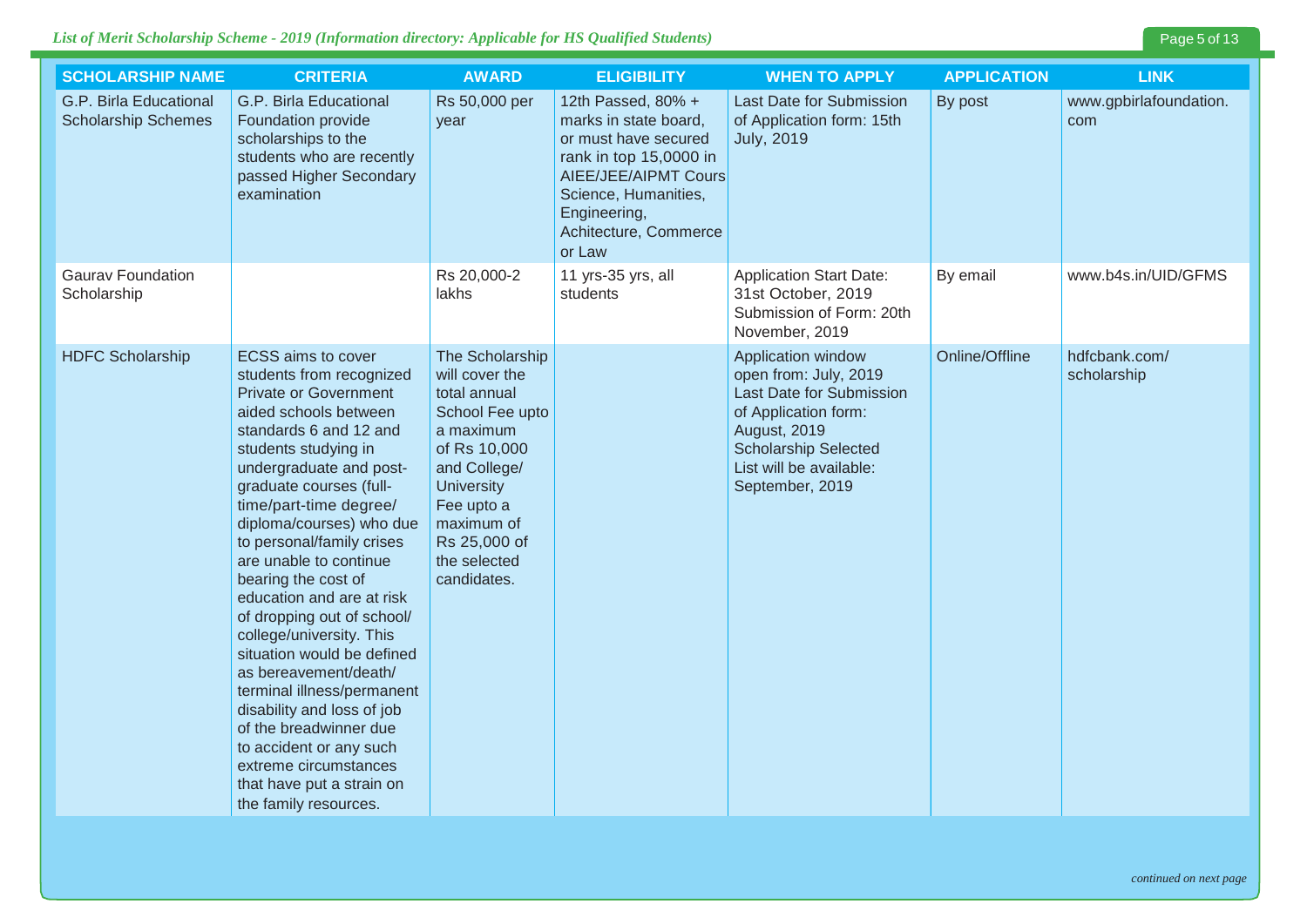### *List of Merit Scholarship Scheme - 2019 (Information directory: Applicable for HS Qualified Students)* Page 6 of 13

| <b>SCHOLARSHIP NAME</b>                                                                                                              | <b>CRITERIA</b>                                                                                                                                                                                                                                                    | <b>AWARD</b>          | <b>ELIGIBILITY</b>                                                                                                                                                                                                                                                                                           | <b>WHEN TO APPLY</b>                                                                                                                                                                                                                                                                                                                  | <b>APPLICATION</b> | <b>LINK</b>                                                                                   |
|--------------------------------------------------------------------------------------------------------------------------------------|--------------------------------------------------------------------------------------------------------------------------------------------------------------------------------------------------------------------------------------------------------------------|-----------------------|--------------------------------------------------------------------------------------------------------------------------------------------------------------------------------------------------------------------------------------------------------------------------------------------------------------|---------------------------------------------------------------------------------------------------------------------------------------------------------------------------------------------------------------------------------------------------------------------------------------------------------------------------------------|--------------------|-----------------------------------------------------------------------------------------------|
| Indian Oil academic<br>Scholarship for<br>Class 10, 12 passed<br>students                                                            | Total 2,600 Scholarships                                                                                                                                                                                                                                           | Rs 1,000 per<br>month | Course 10th/12th/ITI,<br>Engineering & MBBS,<br><b>MBA</b>                                                                                                                                                                                                                                                   | One can apply for the<br>scholarship from 1st<br>September to 30th<br>September of every year.                                                                                                                                                                                                                                        | Online             | http://ioclscholar.<br>sifyitest.com or http://<br>www.iocl.com/Aboutus/<br>Scholarships.aspx |
| Internshala Career<br>Scholarship for Girls                                                                                          | The scholarship is meant<br>to advance the girl's<br>career in some way -<br>be it an allowance for<br>pursuing an internship or<br>undertaking a project in<br>the chosen field, payment<br>towards a specialized<br>training program, special<br>equipment, etc. | Rs 25,000             | Any girl (an Indian<br>national) between<br>the ages of 17 to<br>23 years (as of 31st<br>December 2016),<br>i.e. born between 1st<br>January 1993 and 31st<br>December 1999 with<br>a career objective is<br>eligible to apply                                                                               |                                                                                                                                                                                                                                                                                                                                       | Online             | internshala.com                                                                               |
| <b>IOCL Scholarship</b><br>Scheme                                                                                                    | Students studying with<br>10+ITI, MBBS, MBA,<br>Engineering are eligible for<br>this scholarship.                                                                                                                                                                  |                       | For getting this<br>scholarship candidate<br>must passed his/her<br>last examination with<br>65% marks.                                                                                                                                                                                                      | Online application is<br>available in the month of<br>July, 2017. Last date for<br>application is in the month<br>of October, 2017                                                                                                                                                                                                    | Online             | www.iocl.com                                                                                  |
| <b>Jagdish Bose National</b><br><b>Science Talent Search</b><br>(JBNSTS) Junior talent<br>search test 2016 (Only<br>for West Bengal) |                                                                                                                                                                                                                                                                    | Varies                | Any Indian National<br>who has passed the<br><b>Higher Secondary</b><br>or equivalent<br>examination in the<br>year of application<br>(i.e., current year)<br>and is studying B.Sc.<br>(Hons.), Engineering<br>or Medicine at<br>undergraduate level<br>in any institution,<br>registered in West<br>Bengal. | <b>Online &amp; Offline Application</b><br>Starts: 1st June, 2019<br><b>Last Date for Submission</b><br>of Application form: 31st<br>July, 2019 Last Date of<br>Issue of Admit Card: 10th<br>August, 2019<br>Written Test: 19th<br><b>August, 2019</b><br><b>JBNSTS Junior Talent</b><br><b>Search Test Result:</b><br>November, 2019 | Online             | www.jbnsts.org                                                                                |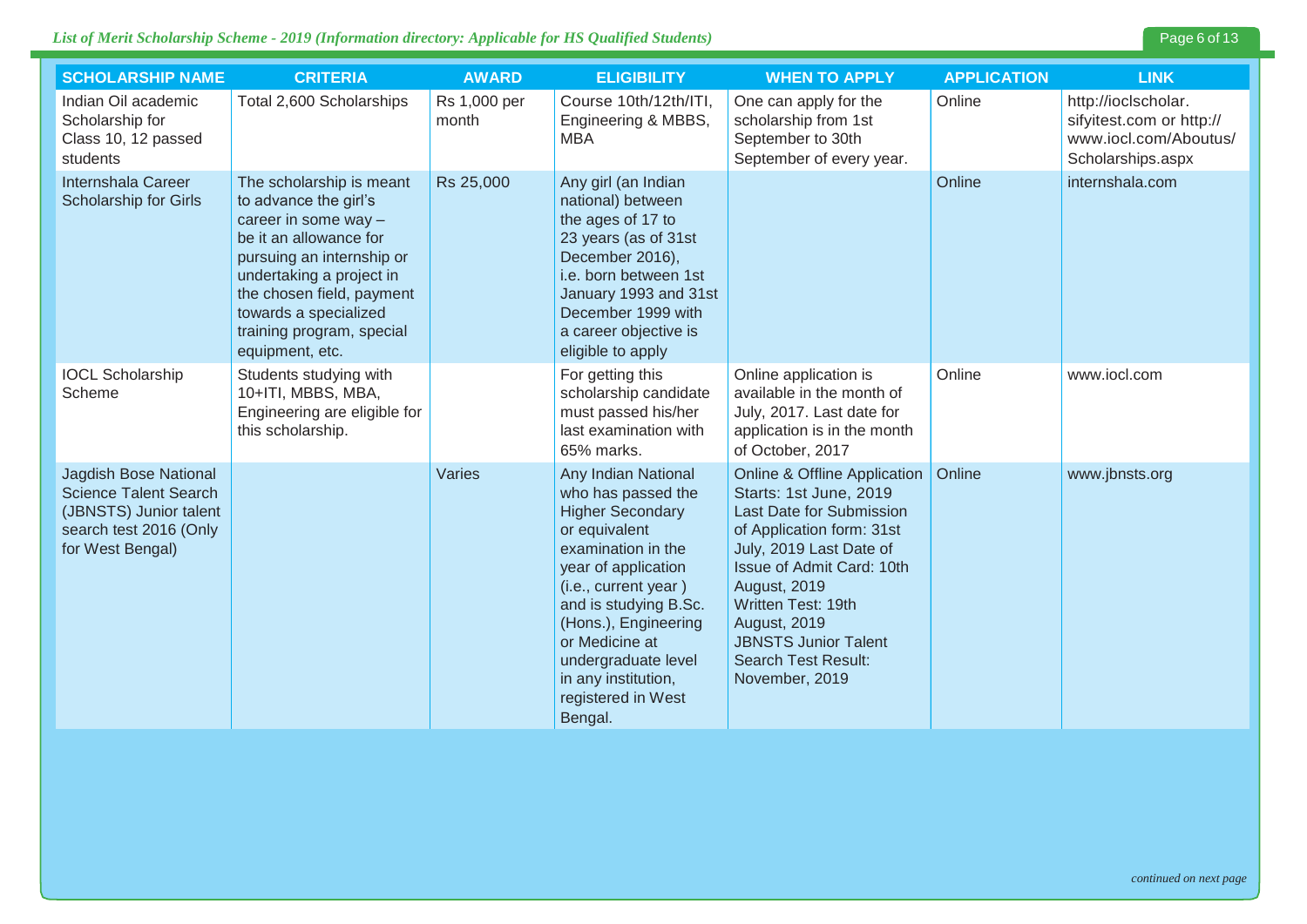| <b>SCHOLARSHIP NAME</b>                             | <b>CRITERIA</b>                                                                                                                                                                                                                                                     | <b>AWARD</b>                                                                                                                                                                                                                                                                                                                                             | <b>ELIGIBILITY</b>                               | <b>WHEN TO APPLY</b>                                                                                                                                                   | <b>APPLICATION</b> | <b>LINK</b>                      |
|-----------------------------------------------------|---------------------------------------------------------------------------------------------------------------------------------------------------------------------------------------------------------------------------------------------------------------------|----------------------------------------------------------------------------------------------------------------------------------------------------------------------------------------------------------------------------------------------------------------------------------------------------------------------------------------------------------|--------------------------------------------------|------------------------------------------------------------------------------------------------------------------------------------------------------------------------|--------------------|----------------------------------|
| <b>JM SETHIA MERIT</b><br><b>SCHOLARSHIP SCHEME</b> | The Scholarship scheme is<br>categorised in four groups:<br>Category A - For pursuing<br>class 9 & 10<br>Category B -<br>For pursuing class 11& 12<br>Category C- For pursuing<br>any undergraduate course<br>Category D- For pursuing<br>any post-graduate course. | Category A(No. o<br>Scholarships 15) -<br>Rs. 400 p.m. for<br>two years<br>Category B(No. o<br>Scholarships 15) -<br>Rs. 500 p.m. for<br>two years<br>Category C(No. o<br>Scholarships 10) -<br>Rs. 600 p.m. for<br>three years as<br>applicable<br>Category D(No. o<br>Scholarships 10) -<br>Rs. 500 p.m.<br>for two or<br>three years as<br>applicable | Class 9 to 12,<br>graduation, post<br>graduation | Scholarship Application<br>Start from: 1st Day<br>of April in Every Year.<br><b>Closing Date of Receiving</b><br>Application Forms: Last Day<br>of July in every year. | Online/Post        | www.b4s.in/UID/<br><b>JMSMSS</b> |
| KC Mahindra Scholarshi KC Mahindra group<br>scheme  | providing scholarship for<br>students who are took<br>admission on diploma<br>courses in India.                                                                                                                                                                     |                                                                                                                                                                                                                                                                                                                                                          |                                                  | <b>Application Start Date:</b><br>End of January, 2019<br>Application End Date: 15th<br>April, 2019                                                                    | Offline            | www.mahindra.com                 |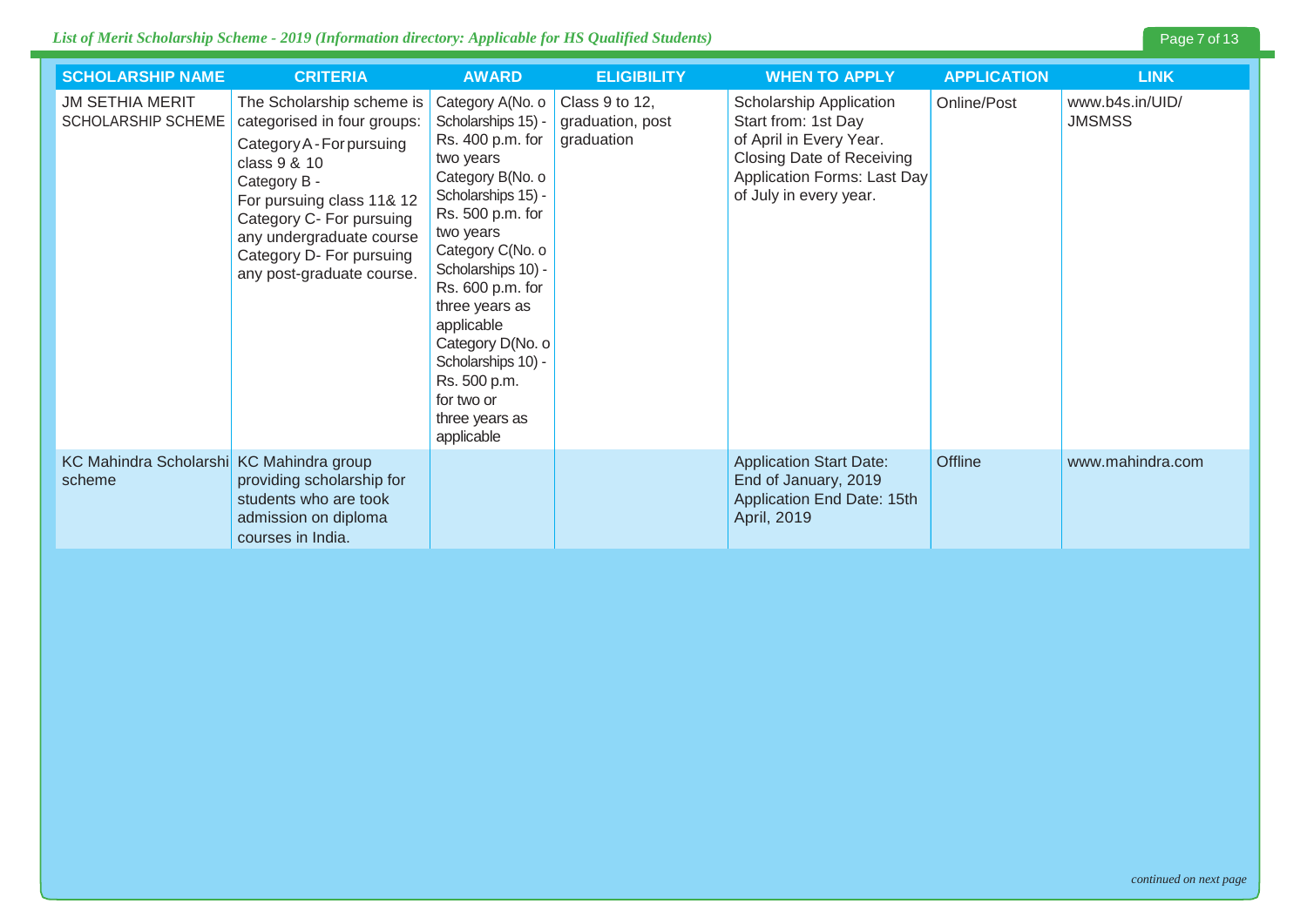| <b>SCHOLARSHIP NAME</b>                         | <b>CRITERIA</b>                                                                                                                                                                                                                                             | <b>AWARD</b>                     | <b>ELIGIBILITY</b>                                                                                                                                                                                                                                                                                                                                                                                                                                                                                                                                 | <b>WHEN TO APPLY</b>                                                                                                                                                                                                                                                                                               | <b>APPLICATION</b> | <b>LINK</b>                            |
|-------------------------------------------------|-------------------------------------------------------------------------------------------------------------------------------------------------------------------------------------------------------------------------------------------------------------|----------------------------------|----------------------------------------------------------------------------------------------------------------------------------------------------------------------------------------------------------------------------------------------------------------------------------------------------------------------------------------------------------------------------------------------------------------------------------------------------------------------------------------------------------------------------------------------------|--------------------------------------------------------------------------------------------------------------------------------------------------------------------------------------------------------------------------------------------------------------------------------------------------------------------|--------------------|----------------------------------------|
| Kishore Vaigyanik<br>Protsahan Yojana<br>(KVPY) | The KVPY Fellowships are<br>given to Indian Nationals<br>only to Study in India                                                                                                                                                                             | Rs 5,000 pm                      | Students enrolled in an<br>undergraduate course<br>in Basic Sciences, that<br>is, B.Sc./B.S./B.Stat./<br>B.Math./Int. M.Sc./<br>M.S. in Chemistry,<br>Physics, Mathematics,<br>Statistics,<br>Biochemistry,<br>Microbiology, Cell<br>Biology, Ecology,<br>Molecular Biology,<br>Botany, Zoology,<br>Physiology,<br>Biotechnology,<br>Neurosciences,<br>Bioinformatics, Marine<br>Biology, Geology,<br>Human Biology,<br>Genetics, Biomedical<br>Sciences, Applied<br>Physics, Geophysics,<br>Materials Science or<br><b>Environmental Science.</b> | <b>Online Application Starts:</b><br>2nd week of July, 2019<br>Last Date for Submission<br>of Application form: 2nd<br>Week of August, 2019<br>Last Date of Issue of<br>Admit Card: 2nd Week of<br>October, 2019<br>Exam Date: 1st Week<br>of November, 2019<br>Result Announcement: 3rd<br>Week of December, 2019 | Online             | http://kvpy.iisc.ernet.in              |
| LIC India Scholarship<br>Scheme                 | LIC India providing<br>scholarship for completing<br>its golden jubilee. Post<br>matric scholarship<br>will be awarded to the<br>students who passed the<br>examination with at least<br>60% marks and the annual<br>family income not more<br>than 1 lakh. |                                  | Students who passed<br>the examination with<br>at least 60% marks<br>and the annual family<br>income not more than<br>1 lakh.                                                                                                                                                                                                                                                                                                                                                                                                                      | Apply ASAP.                                                                                                                                                                                                                                                                                                        | Online             | www.licindia.in                        |
| Women in Science<br>Scholarships                | Loreal India - For Yourng Scholarship scheme for<br>girls pursuing degree<br>course in science/<br>medical/engineering/<br>biotechnology or any other<br>scientific field                                                                                   | Cash Rs 2.5<br>lakh to each girl | 85% PCM/PCB, family<br>income should be less<br>than 4 lakh per annum                                                                                                                                                                                                                                                                                                                                                                                                                                                                              | Applicants should visit<br>official website http://www.<br>For young women in<br>science.<br>com for application<br>procedure                                                                                                                                                                                      | Online/By post     | WWW.<br>foryoungwomeninscience.<br>com |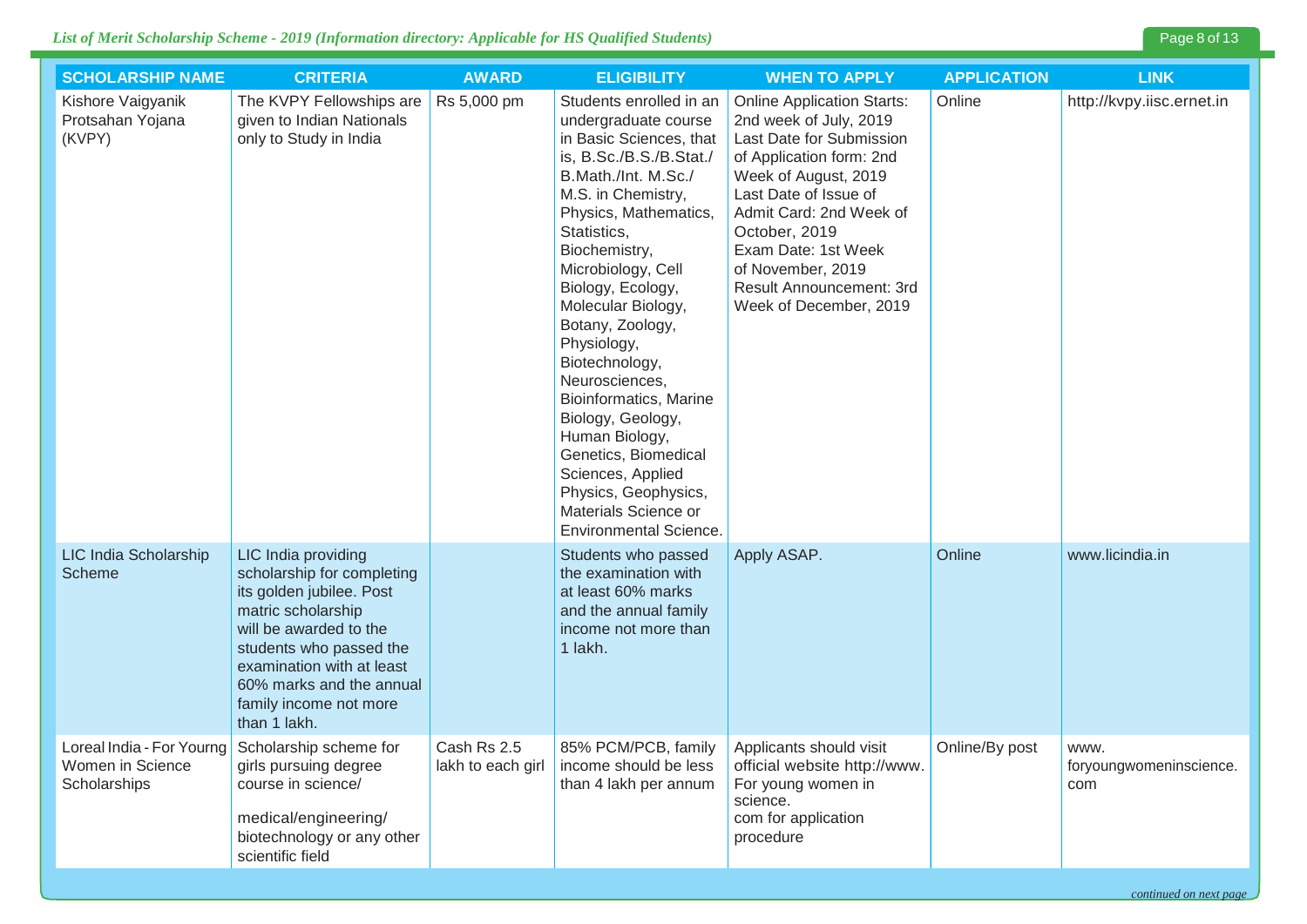### *List of Merit Scholarship Scheme - 2019* (Information directory: Applicable for HS Qualified Students) **Page 9 of 13**

| <b>SCHOLARSHIP NAME</b>                             | <b>CRITERIA</b>                                                                                                                                                                                                                                   | <b>AWARD</b> | <b>ELIGIBILITY</b>                                                                                                                                                                                                                                                                                                                                                                                                                                                                                                        | <b>WHEN TO APPLY</b>                                                                                                                                                                                 | <b>APPLICATION</b> | <b>LINK</b>         |
|-----------------------------------------------------|---------------------------------------------------------------------------------------------------------------------------------------------------------------------------------------------------------------------------------------------------|--------------|---------------------------------------------------------------------------------------------------------------------------------------------------------------------------------------------------------------------------------------------------------------------------------------------------------------------------------------------------------------------------------------------------------------------------------------------------------------------------------------------------------------------------|------------------------------------------------------------------------------------------------------------------------------------------------------------------------------------------------------|--------------------|---------------------|
| Mahamana Malviya<br>Scholarship (only for<br>Bihar) | The scholarship aims to<br>help poor and meritorious<br>students to pursue higher<br>education by mitigating<br>their sufferings and<br>economic hardship.                                                                                        | Rs 10,000    | The scholarship shall<br>be granted to the<br>students of class XI &<br>XII only. The selection<br>for scholarship shall be<br>based on the results<br>of class X. Students<br>securing greater than<br>or equal to 60% marks<br>or CGPA 7 or B2 grade<br>in all the subjects at<br>the annual examination<br>can only apply.                                                                                                                                                                                             |                                                                                                                                                                                                      | <b>Offline</b>     | www.bhualumni.com   |
| National Scholarship<br>Exam (NSE)                  | The N.I.C.E. Group has<br>taken up an important task<br>of searching young talents<br>through Scholarship Exam.                                                                                                                                   | Rs 31,000    | 5th to 12th - SSC/<br>ICSE/CBSE - English &<br>Regional Language                                                                                                                                                                                                                                                                                                                                                                                                                                                          | * Registration Started :<br>1st April 2019.<br>* Last Date of Application:<br>30th September 2019.                                                                                                   | Online/Offline     | www.niceedu.org/nse |
| <b>NEST Scholarship</b><br><b>Scheme</b>            | Applicants who have<br>passed out their 12th<br>Class from a recognized<br>board can easily apply for<br>this NEST Scholarship.<br>Candidates will have to<br>take part in the exam and<br>qualify it to become one of<br>the eligible aspirants. |              | The eligibility criteria of<br>this NEST Scholarship<br>Scheme are defined<br>in two tests: NEST<br>1 and NEST 2.0th<br>class passed from<br>recognized school<br>or board with good<br>academic records.<br>Candidates belong to<br>the categories of SC,<br>ST, OBC and Minority.<br>Applicants parental<br>annual income is<br>Rs 2 Lakh or below. BC,<br>EBC, Disabled Welfare<br>Students whose<br>parental income is<br>Rs 1 Lakh or below<br>Students whose<br>attendance is 75%<br>at the end of each<br>quarter. | Last Date for Submission<br>of Application form: 30th<br>September, 2017<br>Date of Admit Card: 22nd<br>January, 2019<br>Exam Date: 28th January,<br>2019<br>Result Announcement: 5th<br>April, 2019 | Online             | www.nest.net.in     |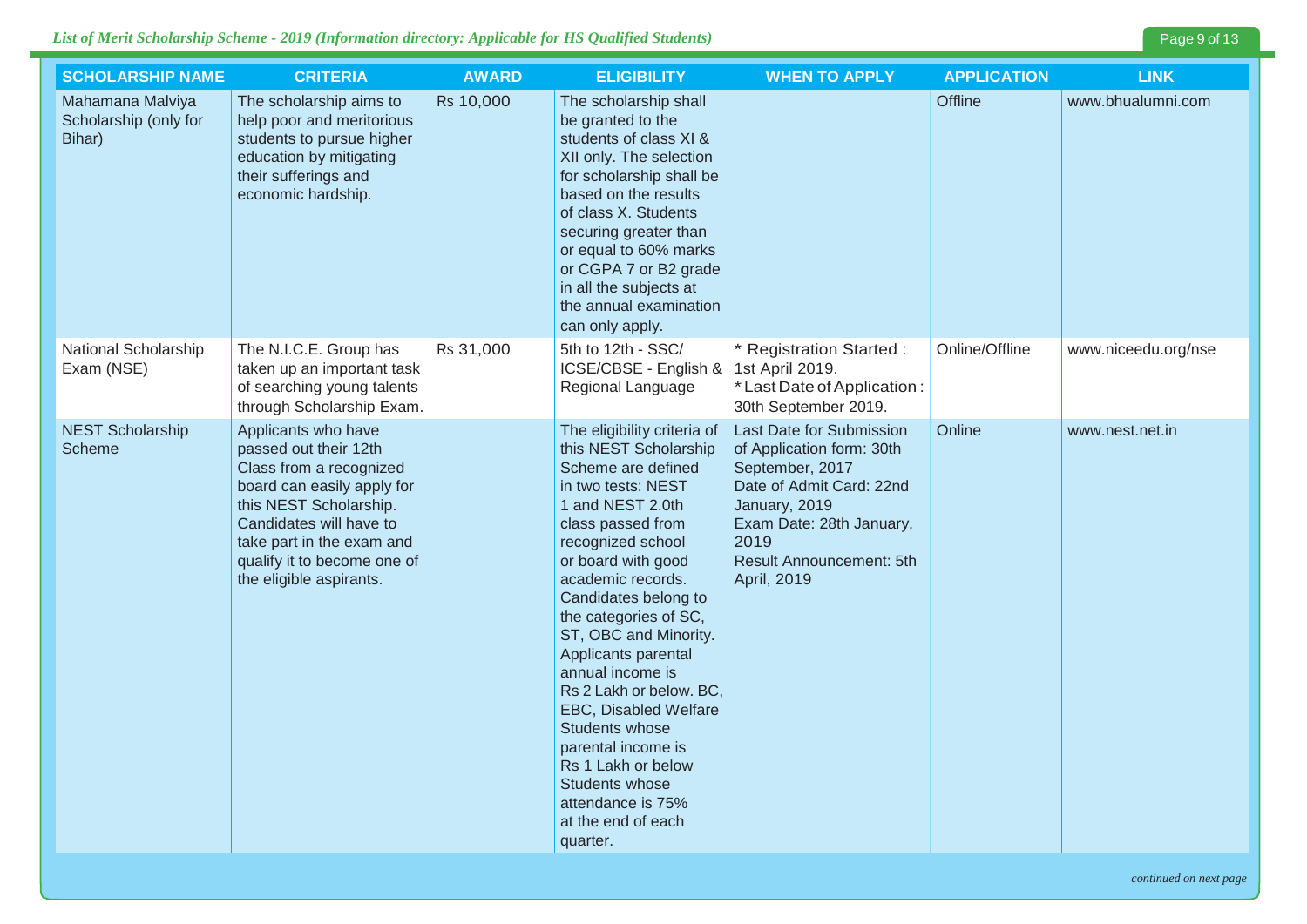#### List of Merit Scholarship Scheme - 2019 (Information directory: Applicable for HS Qualified Students)

| Page 10 of 13 |  |  |
|---------------|--|--|
|               |  |  |

| <b>SCHOLARSHIP NAME</b>                                            | <b>CRITERIA</b>                                                                                                                                                                                                                                                                                                                                                           | <b>AWARD</b>                                    | <b>ELIGIBILITY</b>                                                                                                                                                                                                   | <b>WHEN TO APPLY</b>                                                     | <b>APPLICATION</b>           | <b>LINK</b>                                                |
|--------------------------------------------------------------------|---------------------------------------------------------------------------------------------------------------------------------------------------------------------------------------------------------------------------------------------------------------------------------------------------------------------------------------------------------------------------|-------------------------------------------------|----------------------------------------------------------------------------------------------------------------------------------------------------------------------------------------------------------------------|--------------------------------------------------------------------------|------------------------------|------------------------------------------------------------|
| NIRANKARI RAJMATA<br><b>SCHOLARSHIP SCHEME</b>                     | Tuition fee for a year<br>or complete course<br>of graduation or post<br>graduation                                                                                                                                                                                                                                                                                       |                                                 | 12th passed students                                                                                                                                                                                                 | Last Date for Submission<br>of Application form: 30th<br>September, 2019 | Online/Post                  | www.b4s.in/UID/NRSS and<br>www.nirankarifoundation.<br>org |
| Nirman Scholarship and<br>Mentorship Program<br>(NSMP)             |                                                                                                                                                                                                                                                                                                                                                                           | <b>College Fee</b><br>till course<br>completion | Class 12 passed, merit<br>cum means                                                                                                                                                                                  | June, July                                                               | Online, by post              | www.b4s.in/UID/NSMP                                        |
| Nishkam Sikh Welfare<br>Council, SHDF<br>Scholarship               | To support students for<br>pursuing professional<br>diploma, degree or<br>postgraduate courses                                                                                                                                                                                                                                                                            | Rs 27,000 per<br>year                           | Class 12th passed                                                                                                                                                                                                    | Last Date for Submission<br>of Application form: 15th<br>June, 2019      | By post                      | www.b4s.in/UID/NSWCS                                       |
| Popular front of India<br>Loan Scholarship                         | Loan Scholarship                                                                                                                                                                                                                                                                                                                                                          |                                                 | Class 12th passed                                                                                                                                                                                                    | July                                                                     | Online, by email,<br>by post | www.b4s.in/UID/PFOILS                                      |
| Post Matric Scholarship<br>Schemes for minority<br><b>Students</b> | To provide financial<br>support to minority<br>communities studying<br>in government orprivate<br>higher secondary schools/<br>college/universities. In<br>addition to this, technical<br>and vocational courses<br>in industrial Training<br>Institutes affiliated with<br>the National Council for<br>Vocational training (NCVT)<br>for classes 11th and 12th<br>level. | Rs 9,300 to<br>rs 13, 800 per<br>year           | Class 11th, 12th,<br>12th+ Candidates<br>of Muslims, Sikhs,<br>Christians, Buddhists<br>ans zoroastrians<br>(Parsis). The Family<br>income of students<br>applying for this<br>scheme must be less<br>than Rs 2 lakh | August, September                                                        | Online, by post              | www.momascholarship.<br>gov.in/<br>www.b4s.in/UID/PMSMC    |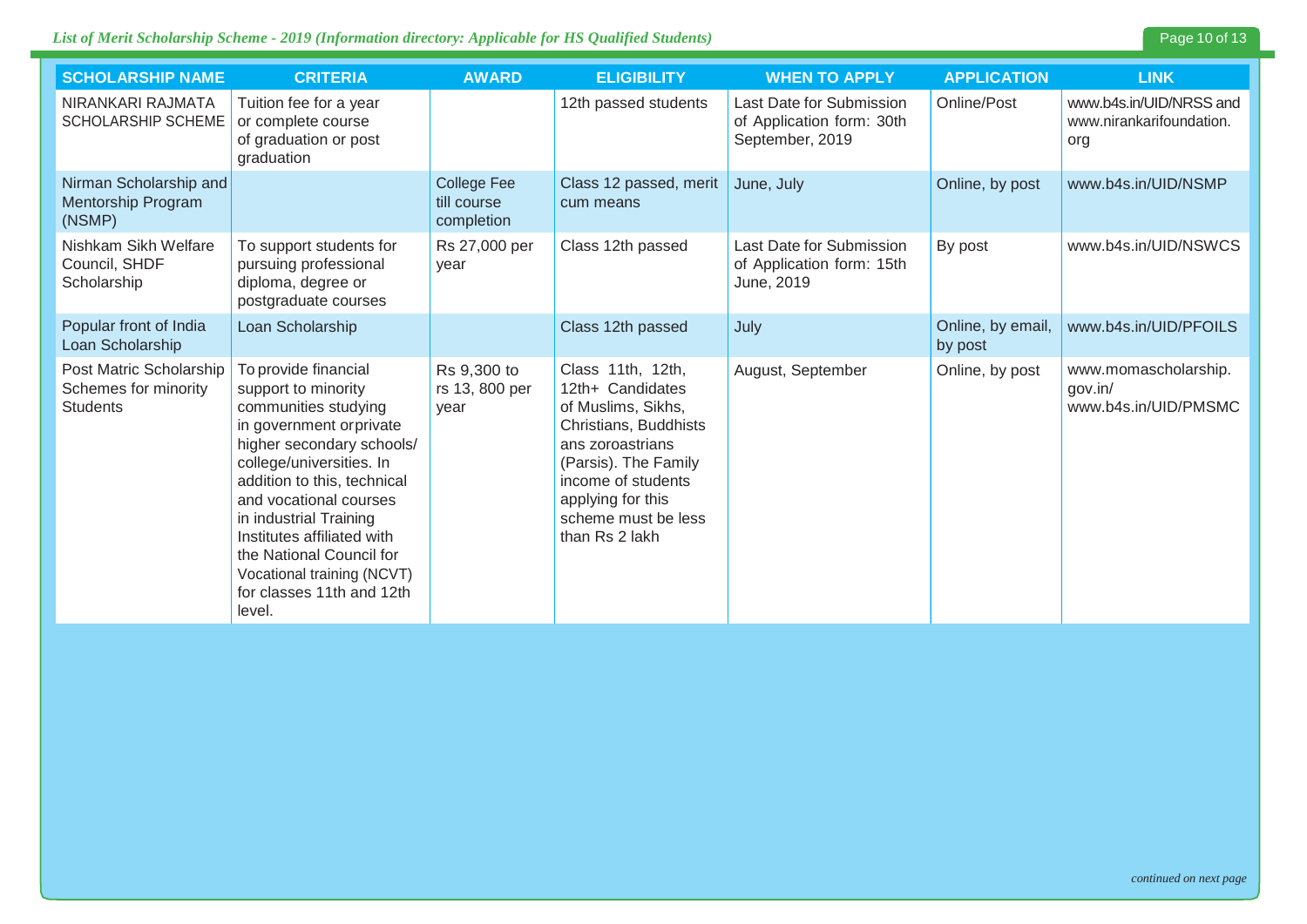### *List of Merit Scholarship Scheme - 2019 (Information directory: Applicable for HS Qualified Students)* Page 11 of 13

| <b>SCHOLARSHIP NAME</b>                                           | <b>CRITERIA</b>                                                                                                                                                                                                                                                                                                                                                                                                                       | <b>AWARD</b> | <b>ELIGIBILITY</b>                                                               | <b>WHEN TO APPLY</b>                                                                                        | <b>APPLICATION</b> | <b>LINK</b>             |
|-------------------------------------------------------------------|---------------------------------------------------------------------------------------------------------------------------------------------------------------------------------------------------------------------------------------------------------------------------------------------------------------------------------------------------------------------------------------------------------------------------------------|--------------|----------------------------------------------------------------------------------|-------------------------------------------------------------------------------------------------------------|--------------------|-------------------------|
| <b>Post Matric Stipend</b><br>(Under Talent Support<br>Programme) | Students who are resident<br>of West bengal and have<br>passed their last final<br>examination and obtained<br>below 50% marks and<br>must have secured pass<br>marks in his/her last<br>examination. He/she<br>should have continuting<br>their studies Scholarship<br>is given to students for<br>pursuing studies from<br>Class XI and onwards up to<br>Ph.D Annual Family<br>Income up to Rs 2 Lakh.                              |              |                                                                                  | Last date for filing online<br>application in the web<br>portal www.tsp.wbmdfc.<br>co.in is 31st Jan. 2017. | Online             | www.tsp.wbmdfc.co.in    |
| Post-Matric Scholarship<br>to SC/ST                               | Provide financial<br>assistance to the<br><b>Scheduled Castes</b><br>students studying at<br>post matriculation or<br>post secondary stages to<br>enable them to complete<br>their education.                                                                                                                                                                                                                                         |              | The Income ceiling of<br>parents/guardian does<br>not exceed<br>Rs 2,50,000 p.a. | Last Date for Submission<br>of Application form: 31st<br>October, 2019                                      | Online             | www.scholarships.gov.in |
| Post-Matric Scholarship<br>to the OBC Students                    | • 100 % centrally<br>sponsored scheme being<br>implemented through the<br><b>State Government and</b><br>Union Territories.<br>• The objective of the<br>scheme is to provide<br>financial assistance only to<br>the OBC students studying<br>at post-matriculation or<br>post-secondary stage.<br>• The income ceiling of<br>parents/guardians for<br>eligibility is Rs 1 lakh per<br>annum (including self<br>income, if employed). |              |                                                                                  | Last Date for Submission<br>of Application form: 31st<br>October, 2019                                      | Online             | www.scholarships.gov.in |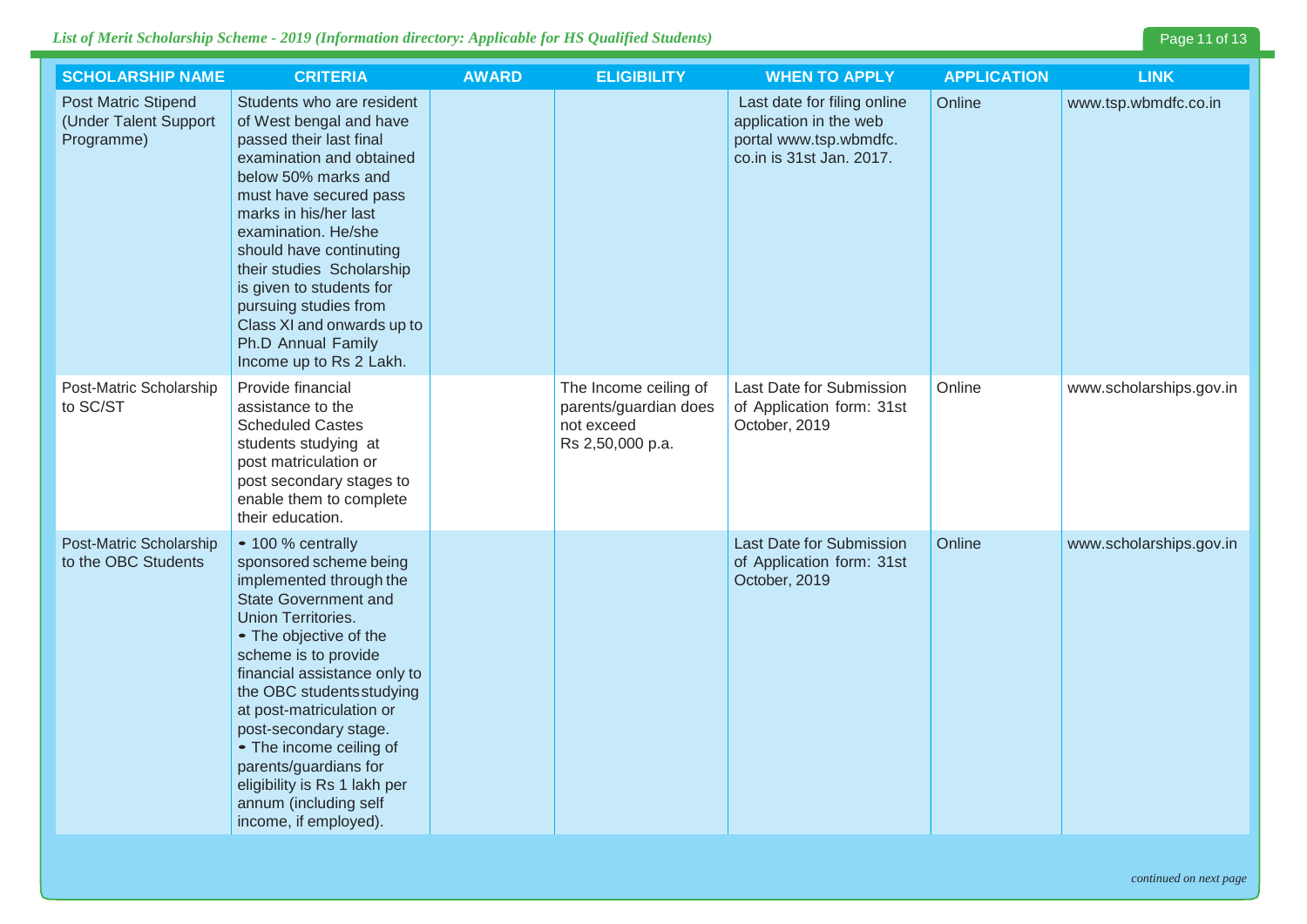### *List of Merit Scholarship Scheme - 2019 (Information directory: Applicable for HS Qualified Students)* Page 12 of 13

| <b>SCHOLARSHIP NAME</b>                                      | <b>CRITERIA</b>                                                                                                                                                                                                                             | <b>AWARD</b>                                                                            | <b>ELIGIBILITY</b>                                                                                                                                                                 | <b>WHEN TO APPLY</b>                                                                             | <b>APPLICATION</b> | <b>LINK</b>                                              |
|--------------------------------------------------------------|---------------------------------------------------------------------------------------------------------------------------------------------------------------------------------------------------------------------------------------------|-----------------------------------------------------------------------------------------|------------------------------------------------------------------------------------------------------------------------------------------------------------------------------------|--------------------------------------------------------------------------------------------------|--------------------|----------------------------------------------------------|
| Priyamvada Birla<br>Scholarship Scheme                       | Students with more<br>than 60% marks on<br>Higher Secondary (10+2)<br>examination                                                                                                                                                           | 24,000/year                                                                             | Students with more<br>than 60% marks on<br><b>Higher Secondary</b><br>(10+2) examination.<br>The annual family<br>income not more than<br>Rs 75,000 for apply<br>this scholarship. | Last Date of Applying -<br>90 Days after Date<br>of Publication Official<br>Notification         | Online             | http://pbs.southpoint.<br>edu.in                         |
| Sahu Jain Trust-Ioan<br>Scholarship                          | Non Refundable<br>scholarship for pursuing<br>graduation and post<br>graduation                                                                                                                                                             | 2,500-25,000<br>per year                                                                | <b>Graduation/Post</b><br><b>Graduation</b> in<br>Engineering, Medical,<br><b>MBA</b>                                                                                              | Last date for receipt of<br>completed forms from fresh<br>applicants by the trust -<br>30.8.2019 | By post            | http://sahujaintrust.<br>timesofindia.com/               |
| Sitaram Jindal<br>Scholarship Programme                      | This scholarship will be<br>only for West Bengal<br>students. Priyamvada<br><b>Birla Scholarship providing</b><br>by South point school,<br>Kolkata.                                                                                        |                                                                                         | 60% marks on<br><b>Higher Secondary</b><br>(10+2) examination.<br>The annual family<br>income not more than<br>Rs 75,000 for apply<br>this scholarship.                            | Last Date for Submission<br>of Application form: Last<br>week of October, 2019                   | Online             | www.<br>sitaramjindalfoundation.<br>org                  |
| Swami Vivekananda<br>Scholarship                             | This scholarship is<br>formally known as 'Merit<br>cum Means' scholarship<br>provided by West Bengal<br>state govt. Students who<br>were passed their last<br>examination with at least<br>75% marks, are eligible for<br>this scholarship. |                                                                                         |                                                                                                                                                                                    | Last Date for Submission of Online/Offline<br>Application form: November,<br>2019                |                    | www.eservice.wb.gov.in or<br>www.highereducationwb.in    |
| Trust Fund Scholarships The objective of the<br>for Disables | scheme is to provide<br>financial assistance to the<br>differently-abled students<br>to enable them to pursue<br>professional or technical<br>courses from recognized<br>institutes and get<br>employed/self-employed                       | 2,500<br>scholarships of<br>Rs 25,000 to<br>Rs 30,000 per<br>year and other<br>benefits | Professional and<br>technical courses,<br>family income less than<br>Rs 3 lakhs per year.                                                                                          | Year long application                                                                            | Online             | www.b4s.in/UID/TFSFD<br>www.nhfdc.nic.in/<br>scholarship |